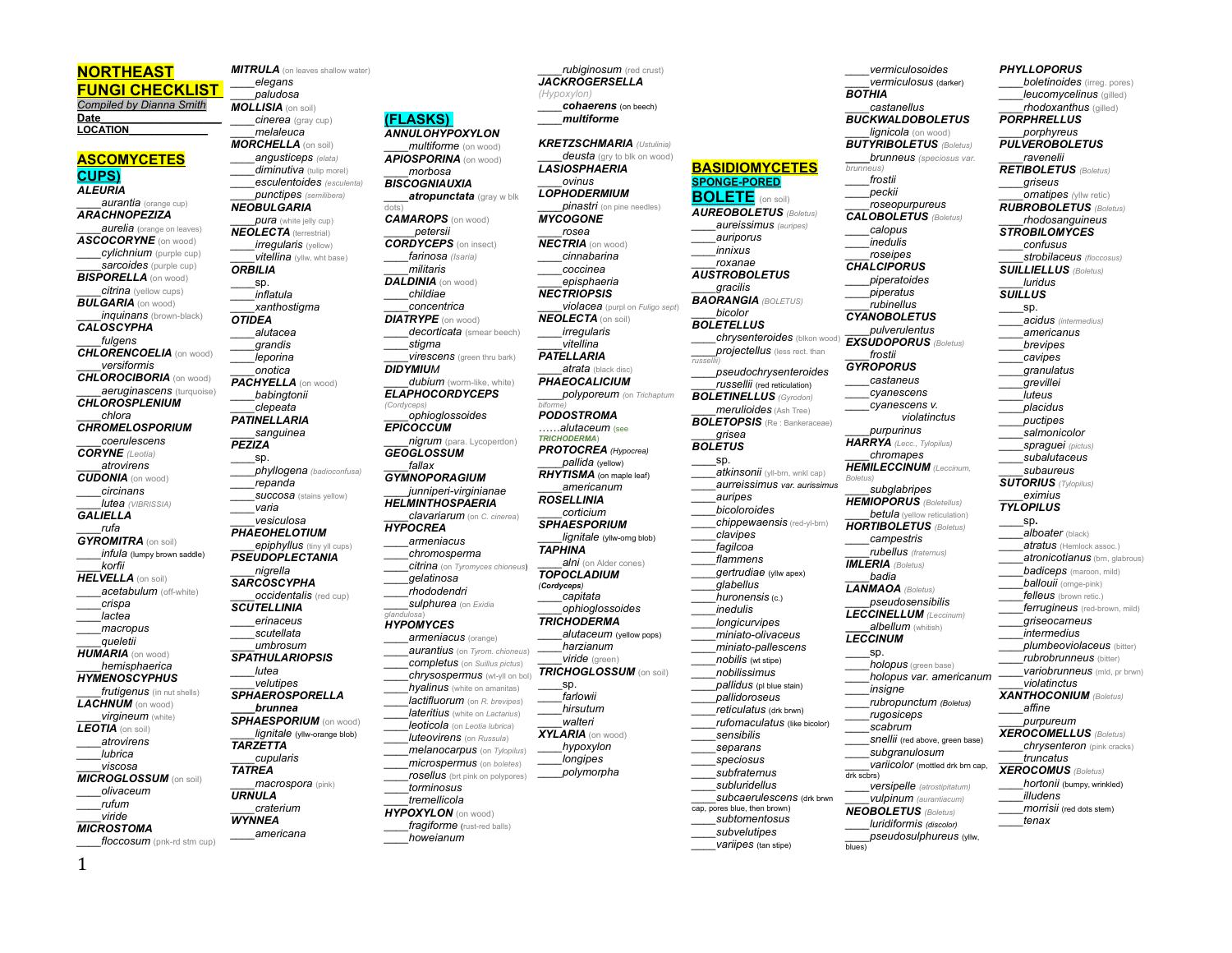**CANTHARELLOID (Vase or trumpet shaped)** *CANTHARELLUS appalachiensis* (brown tint) *\_\_\_\_cibarius* (apricot yllw) *\_\_\_\_cinnabarinus* (red-orng) *confluens* (like C. lateritius, but stems have 1or more caps) *enelensis* (yoke yellow) *lateritius* (smooth hymen.) *minor* (small yllw) *\_\_\_\_phasmatis* (yll-orn, pl yl hymen.) *\_\_\_\_tenuithrix* (yl cp sml, stm lng) *\_\_\_\_velutinus* (peach colored) *CRATERELLUS* (in soil) *\_\_\_\_cinereus \_\_\_\_cornucopioides (fallax) \_\_\_\_foetidus \_\_\_\_ignicolor* (conifers, sw brwn) *lutescens* (all yellow) *tubaeformis* (brown-gray cap) *GOMPHUS* (in soil) *\_\_\_\_clavatus* (violet chanterelle) *TURBINELLUS (GOMPHUS) \_\_\_\_floccosus* (under conifers) *\_\_\_\_kaufmanii* (under hrdwd)

## **CAULIFLOWERS, CLUBS & CORALS, FIBER FANS** *ARTOMYCES (CLAVICORONA)*

 $pyxidatus$  (on wood) *CLAVARIA* (in soil) *\_\_\_\_fragilis (vermicularis) \_\_\_\_fumosa (rubicunda) \_\_\_\_ornaticeps \_\_\_\_zollingeri* (purple) *CLAVARIADELPHUS americanus* (myc. oak, pine) *pistillaris* (myc. with beech) *\_\_\_\_truncatus CLAVULINA* (in soil) *\_\_\_\_cinerea \_\_\_\_coralloides (cristata) \_\_\_\_rugosa* (white, irreg) *CLAVULINOPSIS \_\_\_\_aurantiocinnabarinus \_\_\_\_corniculata* (org, forked) *\_\_\_\_fusiformis*

*\_\_\_\_helvola laeticolor* (yellow-orange) *LENTARIA \_\_\_\_byssiseda \_\_\_\_micheneri MACROTYPHULA* (in soil) *juncea* (thin club) *MULTICLAVULA \_\_\_\_mucida* (on wet wood) *RAMARIA aurea* (yllw, blunt crown-tips) *botrytis* (pink tips) \_\_\_\_*concolor* (s*tricta* wo yll) *\_\_\_\_flavigelatinosa (*org, tips) *\_\_\_\_formosa* (orange, yll tips, toxic) *\_\_\_\_fumigata (fennica)*prpl, yllw tips *\_\_\_\_stricta* (yellow tips) *RAMARIOPSIS corniculata* (ylw antlers) *\_\_\_\_kunzei* (white) *SEBACINA (TREMELLODENDRON) \_\_\_\_incrustans \_\_\_\_schweinitzii \_\_\_\_sparassoidea SPARASSIS* (Cauliflower) *\_\_\_\_americana* (conifers) *\_\_\_\_spathulata THELEPHORA* (fiber fans) *\_\_\_\_cuticularis \_\_\_\_palmatus \_\_\_\_terrestris* (conifers) *\_\_\_\_vialis* (broadleaved) *TYPHULA \_\_\_sp.*

**GASTEROMYCETES: BIRDS NESTS, EARTH STARS, PUFFBALLS, STINKHORN**S *APIOPERDON pyriforme* (puffball soil) *ASTRAEUS* (Earthstar) *\_\_\_\_hygrometricus BOVISTA \_\_\_\_pila CALOSTOMA* (RE: Boletales*) \_\_\_\_cinnabarina \_\_\_\_lutescens CALVATIA* (RE. Agaricaeae) *\_\_\_\_craniformis \_\_\_\_cyathiformis* (violet base) *\_\_\_\_gigantea CRUCIBULUM* (bird's nest) *laeve* (orange-yellow) *CYATHUS* (bird's nest) *\_\_\_\_steccoreus* (blk peridioles) *striatus* (striate interior) *GEASTRUM* (Earthstar) *\_\_\_\_saccatum \_\_\_\_triplex INDUSIATUS (Phallus) duplicatus* (veil)

**echinatum** (wht bcmg brwn, leaving scars) *\_\_\_\_marginatum* (peels in patches) *\_\_\_\_perlatum* (on ground) *\_\_\_\_pulcherrimum*(shrtr wht spines mooth brown surface *\_\_\_\_pyriforme* (on wood) *\_\_\_\_subincarnatum* (flesh color) *MUTINUS* (Stinkhorn) *caninus* (red stm & cap) *\_\_\_\_elegans* (org stm, brwn spr) *ravenelii* (pl pnk stm, rd cp) *PHALLOGASTER \_\_\_\_saccatus* (pink) *PHALLUS* (Stinkhorn) *impudicus* (veil) *\_\_\_\_ravenelii rubicundus* (hngs fr stm tp) *PISOLITHUS*(Stinkhorn) *\_\_\_\_arhizus (tinctorus) PSEUDOCOLUS* (Stinkhorn) \_\_\_\_*fusiformis* (orange arms) *SCLERODERMA* (Re: Boletales) *\_\_\_\_aereolatum* (cracked skin) *\_\_\_\_cepa* (smooth skin) *\_\_\_\_citrinum* (pimply skin) *\_\_\_\_polyrhizum (geaster)* **GELATINOUS (Jelly) FUNGI** *AURICULARIA \_\_\_\_americana (auricularia) CALOCERA \_\_\_\_cornea* (ylw cone) *\_\_\_\_viscosa* (ylw-forkd stghrn) *DACRYMYCES \_\_\_\_chrysospermus (palmatus) \_\_\_\_stillatus DACROPINAX spathularia* (vllow, on wood) *DUCTIFERA \_\_\_\_pululahuana* (white) *EXIDIA \_\_\_\_crenata (recisa) \_\_\_\_glandulosa \_\_\_\_nigricans* (black) *GUEPINIOPSIS* **alpina** (yellow cone) *\_\_\_\_buccina* (ribbed base) *HELICOGLOEA (LEUCOGLOEA) \_\_\_\_compressa* (white jelly blob) *HOROMYCES \_\_\_\_aurantiacus* (red *T. mesentrca*) *MYXARIUM (Exidia) \_\_\_\_nucleatum PHAEOTREMELLA (TREMELLA) \_\_\_\_foliacea* (brown) *PHLOGIOTIS \_\_\_\_helvelloides* (orng-ylw) *PSEUDOHYDNUM* warts, chlorine, frag ring)

**LYCOPERDON** (puffballs) *curtisii* (spines in grass)

*\_\_\_\_gelatinosum SEBACINA \_\_\_\_incrustans \_\_\_\_schweinitzii \_\_\_\_sparassoides*

*dryophilus*) *TREMELLA*

*hirsutum* parasite*)*

*AMANITA* \_\_\_\_sp.

*\_\_\_\_ceceliae* 

*\_\_\_\_citrina*

*\_\_\_\_onusta*

volva reddens)

*SYZYGOSPORA \_\_\_\_mycetophila* (on *Gymnopus \_\_\_\_aurantia* (Yellow *Stereum \_\_\_\_fuciformis* ('snow fungus') *mesenterica* (yellow) *\_\_\_\_reticulata* (white, terrestrial) **GILLED fungi pale spores** *\_\_\_\_abrupta* (Lepidella) *\_\_\_\_aestivalis \_\_\_\_albocreata \_\_\_\_atkinsoniana* (reddish warts) *banningiana* (yellow caesar) *\_\_\_\_bisporigera* (cleft foot) *brunnescens* (cleft foot) *\_\_\_\_canescens* (metal white) *\_\_\_\_cinereopannosa* (Wt-gry) *\_\_\_\_cokeri* (Lepidella) *\_\_\_\_crenulata* (pale yll-tan) *daucipes* (Lepidella) *elongata* (yllw cap, wht stp) *\_\_\_\_farinosa* (Powder cap) *\_\_\_\_flavoconia flavorubens* (yllw warts) *\_\_\_\_frostiana \_\_\_\_fulva* (warm tan) *\_\_\_\_jacksonii* **(**orange) *\_\_\_\_lavendula (citrina) \_\_\_\_longipes* (Lepidella) *\_\_\_\_multisquamosa* (white) *\_\_\_\_muscaria v. guessowii \_\_\_\_muscaria v. flavivolvata ……pantherina (*See *velatipes) peckiana* (pnk wrts, frgl veil, *\_\_\_\_persicina* (peach) *\_\_\_\_phalloides \_\_\_\_polypyramis* (lrg, wht, frgl ring) *porphyria* (brn w gry warts) *\_\_\_\_praecox 32* (no ring) *ravenelii* (cottony warts cap) *rhopalopus* (wht w/ brown *\_\_\_\_rubescens \_\_\_\_rubescens var. alba \_\_\_\_russuloides* (ring) *\_\_\_\_sinicoflava spreta* (streaked, volva flare) *(CLITOCYBE) ARMILLARIA DESARMILLARIA) BAEOSPORA CLITOCYBE \_\_\_\_sp. \_\_\_\_gibba \_\_\_\_familia CLITOPILUS COLLYBIA*

*subcokeri* (double veil) *submaculata* (gry-brwn streaked cap, gray patches, ring at apex) *subsolitaria* (yllw-ong/crm glls) *\_\_\_\_vaginata complex* (gray) *velatipes* (Irg, yll cntr brn) *\_\_\_\_virginiana* (small) *\_\_\_\_volvata* (no ring, UV remnts on flared volva, brwns w age, no red staining) *whetstoneae* (no veil, redns) *AMPULLOCLITOCYBE \_\_\_\_clavipes qallica* (alone or gregarious, cobwebby veil, on soil, rhizomorphs, hairy) *rugosoreticulatum* (c., wrinkled cap) *\_\_\_\_mellea* (honey color, clustered, thick ring, pointed base) *\_\_\_\_solidipes (ostoyae)* (conifers, brwn, caespitose, brwn ring) *sinapina* (yllw cob-web veil and remnants on cap & stipe) *……tabescens* (See *ARRHENIA (Hygrophoraceae) \_\_\_\_epichysium* (brn funnel on conifer) *ASTEROPHORA \_\_\_\_lycoperdoides \_\_\_\_parasitica \_\_\_\_myosura CANTHARELLUA \_\_\_\_umbonata* (grey) *CHEIMENOPHYLUM \_\_\_\_candissimum* (on wood) *CLITOCELLA (CLITOPILUS) \_\_\_\_mundula \_\_\_\_americana \_\_\_\_candicans …….clavipes* (See *AMPULLOCLITOCTBE*) *\_\_\_\_inornata sub sp. occidentalis \_\_\_\_odora* (green) *\_\_\_\_rivulosa (dealbata) \_\_\_\_robusta subconnexa* (white, clumps) *\_\_\_\_trulliformis \_\_\_\_truncicola CLITOCYBULA* (on wood) *\_\_\_\_abundans \_\_\_\_occulata \_\_\_\_prunulus CHLOROPHYLLUM (LEPIOTA) \_\_\_\_rachodes CHROMOSERA* (on wood) *\_\_\_\_cyanophylla \_\_\_\_alboflavida (MELANOLEUCA) CUPHOPHYLLUS (Camarophyllus, Hygrophorus) \_\_\_\_praetensis \_\_\_\_virgineus* (white) *CYPTOTRAMA* (on wood) *\_\_\_\_asprata CYSTODERMA \_\_\_\_amianthinum* var. *\_\_\_\_tabescens* (no veil) *ENTOLOMA* \_\_\_\_sp. *\_\_\_\_abortivum \_\_\_\_asprellum \_\_\_\_grayanum* (grey) *\_\_\_\_luteus \_\_\_\_murrayi \_\_\_\_sinuatum \_\_\_\_strictius FLAMMULINA* (on wood) *GERRONEMA* (on wood) *\_\_\_\_strombodes GLIOPHORUS (HYGROCYBE) laetus* (yl-ong, wt, yl) *\_\_\_\_psittacinus GLIOXANTHOMYCES (HYGROCYBE) \_\_\_\_nitidus (H. nitida) \_\_\_\_vitellina GOMPHIDIUS* (slimy) *\_\_\_\_flavipes \_\_\_\_glutinosus \_\_\_\_maculatus \_\_\_\_smithii \_\_\_\_subroseus GYMNOPUS (COLLYBIA)* dichrous (on stems) *\_\_\_\_dryophilus*

*\_\_\_\_\_velutipes*

*\_\_\_\_cirrhata* (no sclerotia) *cookei* (round yllw sclerotia) *tuberosa* (red-brown elliptical) *\_\_\_\_zonata (Crinipellis zonata)* **borealis** (under conifers) *amianthinum* (under conifer) *cinnabarina* (under conifer)(c.) *\_\_\_\_granulosum* (under conifer) *DESARMILLARIA* (*ARMILLARIA*) *\_\_\_\_bicolor* (caramel cap, wt gls, stm) *\_\_\_\_quadratum (salmoneum) rhodopolium* (pl tn, wt gls, stm) *\_\_\_\_salmoneum (*syn. *quadratum*) *\_\_\_\_serrulatum* (blu-blk gill edge) *\_\_\_\_umbonatum* (umbo) *unicolor* (yll-ornge, umbo) *\_\_\_\_vernum (*See *NOLANEA) irrigatus* (blk-brn, Ing stm) *\_\_\_\_acervatus* (clstrd drk brn yll-brn) *\_\_\_\_\_alkalivirens* (drk rd-brn cp, stm) *LACCARIA \_\_\_\_androsaceus* (stks, br, blk stm) *confluens* (on conifer litter) *\_\_\_\_foetidus (Micromphale f.) …….lentinoides (see RHODOCOLLYBIA) \_\_\_\_luxurians spongiosus* (hairy swll stem, litter) *subnudus* (on oak leaves) *HODOPHILUS \_\_\_\_hymenocephalus HOHENBUEHELIA \_\_\_\_petaloides HUMIDICUTIS (Hygrocybe, Hygrophorus) \_\_\_\_marginata v. concolor* (yl gls) *\_\_\_\_marginata v. marginata* (org) *\_\_\_\_marginata var. olivacea HYGROCYBE \_\_\_\_*sp. *\_\_\_\_appalachiensis* (rd, yl decurrent gills, red-orng stem) *cantharellus* (rd, yl, rd) *chlorophana* (yllw, dry) *coccinea* (stky cnvx scrit rd, rd-org sbdstnt attchd gls, rd stm, yl bs) *conica* (cone red cap blackns) *cuspidata* (cone rd-yl-ong, cls yl-ylorng gills, pl yll to org stem w wt bs) (rd cone, rd stm) *\_\_\_\_flavescens* (yllw, tacky) *\_\_\_\_marchii* (red, wt, yl-org) *\_\_\_\_miniata* (red, yl, rd) *minutula* (red, vs, trnslucnt) *parvula* (yllw cp, red-org stm) *\_\_\_\_punicea \_\_\_\_turundus var. sphagnophila HYGROPHOROPSIS \_\_\_\_aurantiaca* (under conif) *HYGROPHORUS* **agathosmos** (gryshn, almond smell, w conifers) *\_\_\_\_camarophyllus \_\_\_\_eburneus* (white) *\_\_\_\_erubescens \_\_\_\_flavodiscus* (vsd yl, yl, yl) *fuligineus* (slmy, brwn, wt, wt) *\_\_\_\_russula \_\_\_\_sordidus \_\_\_\_speciosus* (red, stem wht*) \_\_\_\_tennesseensis* (c., vscd pl brwn, wht gills, farinaceous, bitter) *\_\_\_\_subovinus* (blk-bn) *HYMENOPELLIS (Xerula) \_\_\_\_furfuracea \_\_\_\_megalospora \_\_\_\_rubrobrunnescens HYPSIZYGUS \_\_\_\_marmoreus (tessulatus) ulmarius* (elm or box elder)  $\_$ sp. *\_\_\_\_amethystina* (oak, beech) *bicolor* (purple gills, bs, conifer) *laccata* (rd-brwn, no lines, hw) *longipes* (moss, sprc or larch) *\_\_\_\_ohiensis* (strongly lined)

2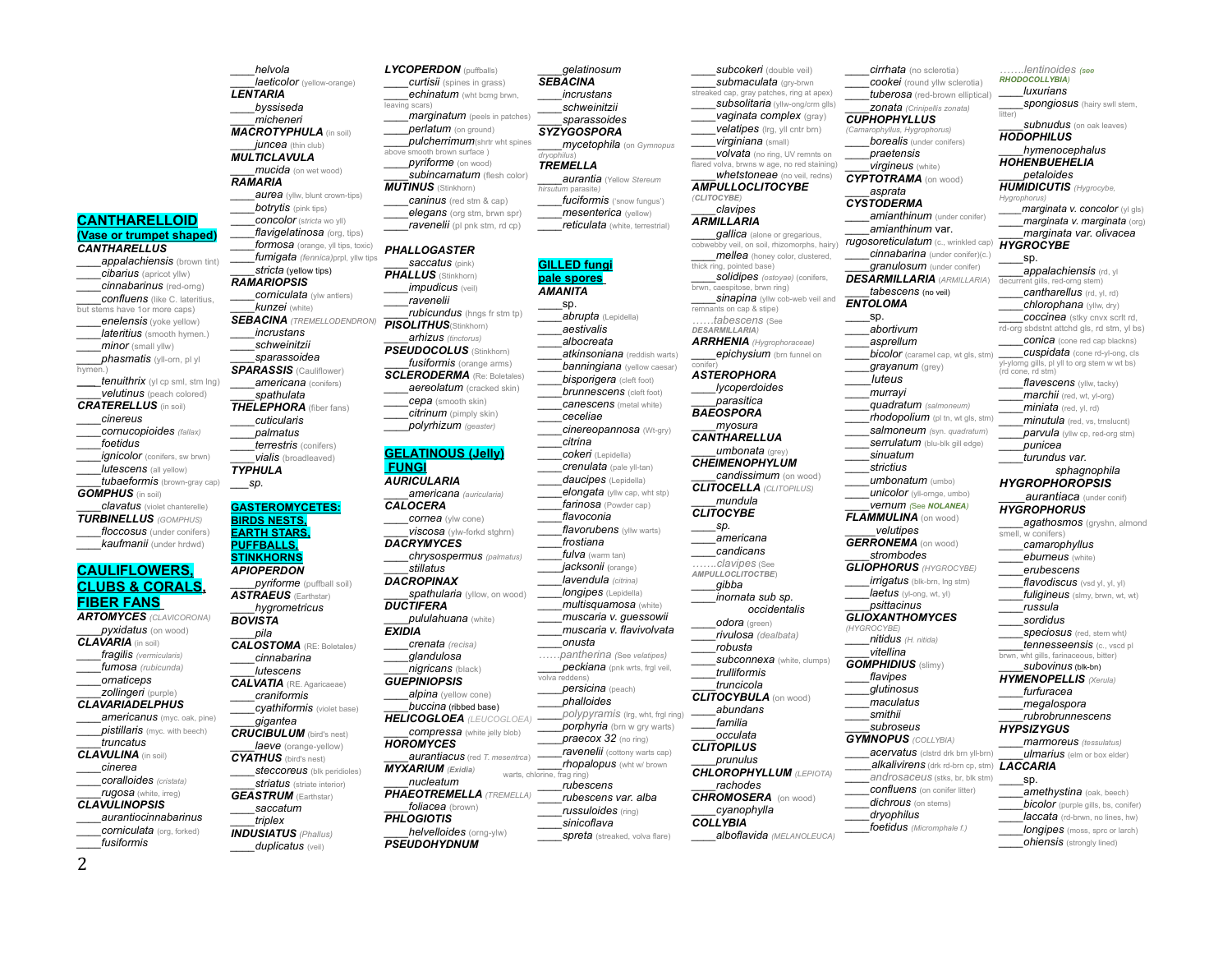*nobilis* (Irgr, scaly cp & stm) *\_\_\_\_ochropurpurea proxima* (pines, robust, rough) *pumilla* (conifers) \_\_\_\_*trullissata* (purpl gills, in sand) *\_\_\_\_striatula* (ple cap, sml, lined, long rd-brn stem in moss) *\_\_\_\_tortillis* (wine to red-brn) *LEPISTA (CLITOCYBE) \_\_\_\_irina \_\_\_\_nuda \_\_\_\_subconnexa LEPIOTA \_\_\_\_cristata LEUCOAGARICUS (LEPIOTA) \_\_\_\_americanus \_\_\_\_leucothites (naucinus) \_\_\_\_rubrotinctus LEUCOCOPRINUS (LEPIOTA) \_\_\_\_birnbaumii \_\_\_\_cepaestipes LEUCOCYBE (Lyophyllum) \_\_\_\_connatum* (white) *LEUCOPAXILLUS \_\_\_\_albissimus* (decrnt gills, conifer) *PANELLUS* (on wood) *\_\_\_\_giganteus LEUCOPHOLIOTA \_\_\_\_decorosa LICHENOMPHALINA \_\_\_\_umbellifera LYOPHYLLUM (Clitocybe) \_\_\_\_decastes* (brown) fumosum (fibers gray-brown) *loricatum* (drk gry-blk, gry gills) *\_\_\_\_multiforme MACROLEPIOTA (Lepiota) \_\_\_\_procera MARASMIELLUS \_\_\_\_praecutus MARASMIUS* \_\_\_\_sp. *\_\_\_\_androsaceus \_\_\_\_capillaris \_\_\_\_cohaerans \_\_\_\_delectans \_\_\_\_epiphyllus \_\_\_\_nigrodiscus \_\_\_\_oreades \_\_\_\_pulcherripes \_\_\_\_rotula \_\_\_\_scorondonius \_\_\_\_siccus \_\_\_\_strictipes \_\_\_\_sullivantii* (rust) *MEGACOLLYBIA* (on wood) *\_\_\_\_rodmani (platyphylla MYCENA* \_\_\_\_sp.  *\_\_\_\_alcalina \_\_\_\_atkinsoniana* (Yllw-orng liquid) *PSEUDOCLITOCYBE \_\_\_\_corticola \_\_\_\_epipterygi \_\_\_\_galericulata*

*aalopus* (wht liquid in stem) *\_\_\_\_haematopus \_\_\_\_inclinata \_\_\_\_leaiana* (orange) *\_\_\_\_leptocephala \_\_\_\_luteopallens \_\_\_\_maculata \_\_\_\_pura 'group' \_\_\_\_rubromarginata \_\_\_\_rutilantiformis \_\_\_\_sanguinolenta \_\_\_\_stylobates \_\_\_\_subcaerulea* (blue-beige) *NEOHYGROCYBE \_\_\_\_subovinus NEOLENTINUS (LENTINUS) \_\_\_\_lepideus OMPHALINA \_\_\_\_chrysophylla OMPHALOTUS* (on wood) *\_\_\_\_illudens OSSICAULIS (HYPSIGYGUS) \_\_\_\_lignatilis \_\_\_\_serotinus \_\_\_\_stipticus PHAEOLEPIOTA \_\_\_aurea PHYLLOTOPSIS* (on wood) *\_\_\_\_nidulans PHYSALACRIA \_\_\_\_inflata PLEUROCYBELLA* (on wood) *\_\_\_\_porrigens* (conifer wood) *PLEUROTUS* (on wood) *\_\_\_\_dryinus \_\_\_\_ostreatus* (winter) *\_\_\_\_populinus* (on aspen) *\_\_\_\_pulmonarius* (summer) *PLICATUROPSIS* (on wood) *\_\_\_\_crispa PLUTEUS* (on wood) \_\_\_\_sp. *\_\_\_\_admirabilis \_\_\_\_americanus (salicinus) \_\_\_\_atromarginatus* (blk gill) *aurantiorugosus* (brt orng) *\_\_\_\_cervinus \_\_\_\_granularis \_\_\_\_leoninus \_\_\_\_longistriatus \_\_\_\_pellitus \_\_\_\_petasatus \_\_\_\_thomsonii* (veined) *\_\_\_\_umbrosus PSEUDOARMILLARIELLA (CLITOCYBE) \_\_\_\_ectypoides* (parasite) *(CLITOCYBE) \_\_\_\_cyathiformis PSEUDOTRICHOLOMA*

*(Porpoloma) \_\_\_\_umbrosum RESUPINATUS* (on wood) *\_\_\_\_alboniger \_\_\_\_applicatus \_\_\_\_striatulus RHIZOMARASMIUS \_\_\_\_pyrrhocephalus RHODOCOLLYBIA (Collybia) \_\_\_\_butyracea lentinoides* (saw-tooth gills) *maculata* (spotted) *\_\_\_\_mac. v. scorzonerea* (yll) *RICKENELLA \_\_\_\_fibula* (orange in moss) *ROGOSOMYCES (Calocybe) \_\_\_\_carneus SCHIZOPHYLLUM* (on wood) *\_\_\_\_commune SINGEROCYBE \_\_\_\_adirondakensis TECTELLA* (on wood) *\_\_\_\_patellaris* (hrdwd) *STROBILURIUS*  $sp.$ *TETRAPYROGUS (Marasmius) nigripes* (hrdwd. leaves, twigs) *TRICHOLOMA* (on soil) *\_\_\_\_aestuans \_\_\_\_aurantium \_\_\_\_caligatum* (under hrdwd) *\_\_\_\_davisiae* **equestre** (under conifers) *\_\_\_\_fulvum \_\_\_\_fumosoluteum* (smoky yllw) *\_\_\_\_imbricatum \_\_\_\_magnivelare* (under conifers) *\_\_\_\_myomyces \_\_\_\_odorum palustre*(hrdwd, olive w/ drk fib) *\_\_\_\_pessundatum \_\_\_\_pullum* (dk gray, gills pinksh) *saponaceum* (under conifers) *\_\_\_\_subluteum \_\_\_\_subsejunctum \_\_\_\_subrespendens* (white) *\_\_\_\_terreum \_\_\_\_transmutans \_\_\_\_ustale \_\_\_\_virgatum* (gray, streaked) *TRICHOLOMOPSIS* (on conifer) decora (black hairs) *\_\_\_\_rutilans* (red dots) *sulfureoides* (yellow) *VOLVARIA* (on wood) *\_\_\_\_bombycina \_\_\_\_speciosa XEROMPHALINA* (on wood) *\_\_\_\_campanella* (conifer) *\_\_\_\_kaufmanii* (hdwd) **GILLED:** conifers)

```
Darker spored
AGARICUS
     ____abruptibulbus
     ____arvensis
     ____bisporus
     ____bitorquis
     ____campestris
     ____haemorroidarius
     ____placomyces
     ____subrufescens
     ____sylvaticus (brn scales)
AGROCYBE (on wood chips)
     ____acericola
     ____molesta (dura)
     ____pediades
     ____praecox
CHLOROPHYLLUM (LEPIOTA)
     ____molybdites
CHROOGOMPHUS
    ____ochraceus (rutilans)
     ____vinicolor
CONOCYBE
      ____apala (lactea)(in grass)
     ____smithii
COPRINELLUS (on wood)
      ____disseminatus
      ____micaceus
COPRINOPSIS (on wood)
     ____atramentaria 
     ____cinerea
     ____lagopus
     ____variegata
COPRINUS
     ____comatus
CORTINARIUS (on soil)
     alboluteus (yel, dry cap)
     ____alboviolaceus
     ____anomolus (tan)
     ____armillatus (bracelet)
     ____azurus (purple gills)
     ____bolaris
     ____camphoratus (prpl flsh gills, 
     ____caperatus
     ____cinnamomeus
     ____claricolor
     ____collinitus
     ____corrugatus
     ____distans
     ____evernius (drk vlt-brn cap, 
knob,violetl gills, white fibrils on stem) 
     flexipes (drk brwn, whi scales)
     ____hessleri (brt. org cp, stm,gills)
     ____huronensis
     ____iodes (starry spots on purple cp)
     iodeoides (bitter cap slime)
     ____lilacinus
     ____limoneus
                                       glis, balsalm
                                             ____sp.
                                              \_sp.
                                           \_sp.
```
*\_\_\_\_filaris \_\_\_\_lutea*

\_\_\_\_sp.

*\_\_\_\_iodes*

*luteus* (yell, viscid cp) *malacorius* (orange gills) *\_\_\_\_marylandensis* (red) *\_\_\_\_olearioides \_\_\_\_pholideus* (scaly, brwn) *privignoides* (brn cp) *pulchrifolius* (purple gills)  $p$ *urpurescens* (brn cp) *\_\_\_\_pyriodorus* (pear odor) *\_\_\_\_rubellus \_\_\_\_rubicundulus sanguineus* (red cap & stem) *\_\_\_\_scaurus* (olv-brn cp, vis, grn-y *\_\_\_\_semisanguineus spherosporus* (yl cp, stm, viscid, lavender gills, club base) *squamulosus* (drk brn) *\_\_\_\_subpulchrifolius \_\_\_\_torvus \_\_\_\_traganus* (goat odr, pl prpl, flesh & gills are brown, conifers) *\_\_\_\_triumphans \_\_\_\_vibrtatus \_\_\_\_violaceus* (drk prpl) *\_\_\_\_whitei CREPIDOTUS* (on wood) *\_\_\_\_applanatus \_\_\_\_cinnabarinus \_\_\_\_crocophyllus \_\_\_\_malachius \_\_\_\_mollis stipitatus* (tiny) \_\_\_\_*vulgaris GALERINA \_\_\_\_marginata (autumnalis) \_\_\_\_paludosa \_\_\_\_stylifera \_\_\_\_tibiicytis \_\_\_\_vittaformis GYMNOPILUS* (on wood) (dark spores-on dead wood) *\_\_\_\_fulvosquamulosus* (scaly) *junonius* (clsters, hdwd & con) \_\_\_\_*lepidpotus liquiritiae* (conifers, no ring) *\_\_\_\_luciferis \_\_\_\_luteus* (yellow,hardwoods *luteofolius* (confrs, clustered) *\_\_\_\_penetrans* (conifers) *sapineus* (conifers) *HEBELOMA \_\_\_\_crustuliniforme HEMISTROPHARIA (Pholiota) \_\_\_\_albocrenulata* (on wood) *HYPHOLOMA* (on wood) *\_\_\_\_capnoides* (on conifer*) fasiculare* (yellow) *\_\_\_\_lateritium (sublateritium) \_\_\_\_undum INOCYBE* (on soil)

*\_\_\_\_calamistrata \_\_\_\_geophylla* (white) *\_\_\_\_languinosa \_\_\_\_lilacina \_\_\_\_leptocephala \_\_\_\_rimosa (fastigiata) \_\_\_\_tahquamenonensis \_\_\_\_unicolor LACRYMARIA (Psathyrella) \_\_\_\_lachrymabunda*(on wood) *LERATIOMYCES \_\_\_\_squamosus (thraustus) PANEOLINA (PANAEOLUS) \_\_\_\_foenisecii PARASOLA (COPRINUS) \_\_\_\_plicatilis PAXILLUS* (Re: Boletales) *\_\_\_\_involutus PHAEOCOLLYBIA \_\_\_\_christinae \_\_\_\_jennyae PHOLIOTA* (on wood) *\_\_\_\_alnicola \_\_\_\_aurivella* **flammans** (brt yllw-orge) *\_\_\_\_granulosa \_\_\_\_limonella \_\_\_\_lucifera* (fringed gills, chips) *\_\_\_\_squarrosa \_\_\_\_squarrosoides PHOLIOTINA \_\_\_\_rugosa (filaris) PSILOCYBE \_\_\_\_caerulipes \_\_\_\_cyanescens \_\_\_\_sp. PSATHYRELLA* (on wood) \_\_\_\_sp. *\_\_\_\_candolleana \_\_\_\_conissans* ('Red Gilled', pink spore deposit) *\_\_\_\_delineata/rugocephala \_\_\_\_hydrophila STROPHARIA \_\_\_\_aeruginosa* (green) \_\_\_\_*coronilla \_\_\_\_hardii* (conifers) *\_\_\_\_hornemannii* (c., stm lacerate) *\_\_\_\_kaufmanii* ochre-yll cap, scalystem, ring) *\_\_\_\_rugosoannulata TUBERIA* (on wood chips) *\_\_\_\_confragosa \_\_\_\_furfuracea* **LACTARIUS LACTIFLUUS RUSSULA** *LACTARIUS* (on soil)

> $\_$ sp. *\_\_\_\_affinis*

## *\_\_\_\_atroviridis \_\_\_\_argillaceifolius* (gray) *\_\_\_\_aspideodes \_\_\_\_camphoratus* (maple syrup) *\_\_\_\_colorascens \_\_\_\_chelidonium \_\_\_\_chrysorrheus \_\_\_\_cinereus \_\_\_\_cinereus var. fagetorum \_\_\_\_corrugis \_\_\_\_croceus \_\_\_\_deterrimus \_\_\_\_fragilis \_\_\_\_fumosus \_\_\_\_gerardii \_\_\_\_glaucescens* (blu-grn milk) *griseus* (hairy drk center) *\_\_\_\_helvus (aquifluus) (*maple sryp) *hibbardiae* (brown) *\_\_\_\_imperceptus \_\_\_\_indigo lignyotellus* (drk gill edge) *\_\_\_\_lignyotus maculatipes* (cream w yellow pits/zones) *\_\_\_\_mucidus* (tan-brwn, slimy) *\_\_\_\_mutabilis \_\_\_\_oculatus* (red-brown) *\_\_\_\_peckii* **piperatus** (narrow, close gills) *\_\_\_\_quietus var. incanus \_\_\_\_rimosellus* (cracked) *\_\_\_\_sordidus \_\_\_\_subplinthogalis \_\_\_\_subpurpureus \_\_\_\_theiogalus \_\_\_\_thyinos \_\_\_\_tomentoso-marginatus \_\_\_\_torminosus \_\_\_\_vietus \_\_\_\_vinaceorufescens \_\_\_\_uvidus \_\_\_\_volemus v. flavida LACTIFLUUS (Lactarius)* deceptivus (inrolled margin) *\_\_\_\_hygrophoroides luteolus* (stains gills dark) *\_\_\_\_subvellereus \_\_\_\_subvellereus v. subdistans \_\_\_\_volemus RUSSULA*  $_{SD.}$ **abietinina** (wt to yl, fir, vis, tub strit, gls w to yl, venose, ochr spr prt, mld) *\_\_\_\_admirabilis \_\_\_\_adusta* (lg. wht, stns pnk-blk*) affinis* (lg, slmy, dull yl-brn, gls wt-crm) *\_\_\_\_aeruginea* (green, tcky cntr*) \_\_\_\_albonigra* (white bcms black*)*

**amoenolens** (brn-yll viscid, bumpy striate margin, darker disc, ftd grp)

*\_\_\_\_allardii*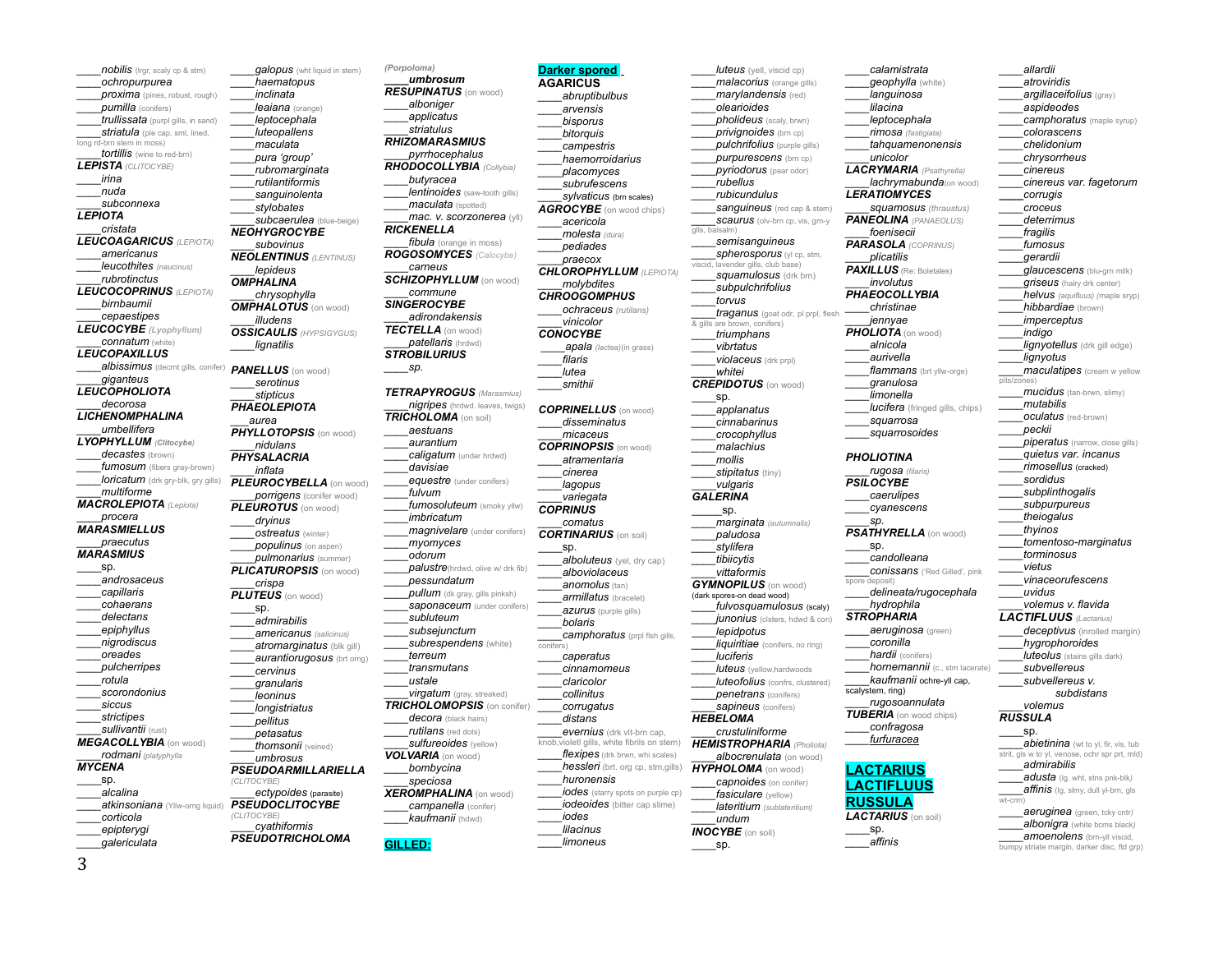*\_\_\_\_aquosa* (red, yll cntr, tacky, wet) *\_\_\_\_atropurpurea ballouii* (rst brn to rd patches) *\_\_\_\_barlae \_\_\_\_betularum* (pl pink, wt stem, birch) *bicolor* (ylw dprsd cenr, red mrgn, yllw gills, bitter) *brevipes* (short foot, lobster) *brunneola* (brn, dprsd, tub.str) *\_\_\_\_brunneoviolacea* **cessans** (pine, red w yllw gills) *\_\_\_\_claroflava* (brt yllw., wt stm, grays) *compacta* (strdy, hard, fishy) *\_\_\_\_corallina \_\_\_\_crustosa* (tan-quilted) *\_\_\_\_cyanoxantha* (few forks) *\_\_\_\_decolorans* (ylw-org, grays) *\_\_\_\_densifolia* (wht, crwd glls, blackens) dissimulans (sw distant gills, whte, stains red then black) earlei (Wxy Cp, dll yl-org stky) *\_\_\_\_emetica group* (red, hot) flavida (yellow stem) *\_\_\_\_flavisicans* (dry, dll pnk redorng cap crcks, pl yl mrgn, stm wht, frkd gls yll. & stm stain brnsh, ok-hkry) *\_\_\_\_foetentula* (vis org-ylw brn, wt stm and pl yllw gills brown) \_\_\_\_*font-queri \_\_\_\_fragilis* (serrate gills) *\_\_\_\_fragrantissima* (ftd, lg, y-bn) fucosa (sml, dry, rd w wht mrgn, crm gills, browns w handling) *\_\_\_\_gracilis* (small like *fragilis, acrid*) *\_\_\_\_granulata* (ftd grp, drk y-b, crusty patches, rd-brn base) *\_\_\_\_grata (laurocerasi) heterophylla* (green, tacky) *\_\_\_\_incarnaticeps integra* (c., mld, shiny brwn w colrs, stm stns yl to rust, gls wt to yl) *ionochlora* (prpl, wt disc & stm, under hrdwds, no discolor) *\_\_\_\_lilacea lutea* (yellow gills) *\_\_\_\_mariae \_\_\_\_melliolens \_\_\_\_modesta* (dry gry-grn w brnprpl, pl yllw sp, gills fork at apex, oaks) *\_\_\_\_mutabilis* (brown-orng cp & orng-yl stm, reddens at base, yll pwdr) \_\_\_\_*nigrescentipes* \_\_\_\_*nigricans* (brd glls, stns rd to blk) *\_\_\_\_ochroleucoides* (md-lg, ylorng, gll edge & stem yll, firm, hrdwd) *\_\_\_\_olivacea* (olive-tan) *\_\_\_\_ornaticeps paludosa* (red-org, yll-ochr gills, mild taste) *parvovirescens* (green quilt) *\_\_\_\_peckii* (red cap & stem) *pectinatoides* (smll ylw-brn, lng striate mrgn, glls/stm stn ylw-brn, hot*)*

*\_\_\_\_perlactea* (wht to off wt, bitter*) \_\_\_\_polyphylla*  (lg. wht, stns rd-brn*) \_\_\_\_pseudolepida* (lg. red*) \_\_\_\_puellaris* (smll, rose-prpl ylls, black cntr, striate, yllw glls, peels ½) *pusilla* (tiny red) *pulchra* (red, cracks, stm rd) *\_\_\_\_pulverulenta* (yl-brn, orn-yll pwdr patches, grved pimply mrgn) *\_\_\_\_raoulti \_\_\_\_redolens* (parsley odor) *\_\_\_\_roseacea = sanquineolenta* (rd cp & stm, hot) *\_\_\_\_rubellipes \_\_\_\_rubescens* (red, blackens) *\_\_\_\_rugulosa sanguinea* (rd cp & stm, c.) *\_\_\_\_seperina \_\_\_\_sericiceonitens* (prpl-blk disc) *\_\_\_\_silvicola* (red, hot) \_\_\_\_*simillima* (ocr cp, gls stem) *\_\_\_\_spagnophila* **subdepallens** (rd, frgl, mild) *\_\_\_\_subgraminicolor* (green) *subpuncta* (red, white center) *\_\_\_\_subtilis \_\_\_\_tenuiceps* (lg, fragl, red cap & stem, yll sp, acrid) *\_\_\_\_variata* (forked gills) *\_\_\_\_vinacea (atropurpurea)* (springearly summer) *\_\_\_\_virescens \_\_\_\_xeramphalina* (red to brnfishyshrimp, gls crwd crm to org-yl, stem brwns*)* **POLYPORES, CRUSTS, STEREUMS** *ABORTIPORUS \_\_\_\_biennis ALBATRELLUS* (on soil) *\_\_\_\_confluens \_\_\_\_ellisii \_\_\_\_ovinus \_\_\_\_subrubescens ANTRODIA* (on wood) *\_\_\_\_albida \_\_\_\_heteromorpha BJERKANDERA* (on wood) *\_\_\_\_adusta \_\_\_\_fumosa* (larger, anise) *BOLETOPSIS* (on soil) *\_\_\_\_grisea* **BONDARZEWIA** (on roots) *\_\_\_\_berkeleyi BRASADOLIA (Polyp.) BYSSOMERULIUS (Phlebia)*

*\_\_\_\_craterellus* (hdwd) *BRUNNEOPORUS \_\_\_\_juniperinus BUGLOSSOPORUS \_\_\_\_quercinus* (on oak)

*\_\_\_\_incarnata* (on wood) *CERIPORIA* (on wood) *spissa* (yllw-orng crust) *\_\_\_\_tarda* (purple crust) *CERIOPORUS* (on wood) *\_\_\_\_leptocephalus (elegans) \_\_\_\_mollis (soft) \_\_\_\_scutellatus \_\_\_\_squamosus CERRENA* (on wood) *unicolor* (algae, toothy gills) *CHONDROSTEREUM purpureum* (crust on wood) *CLIMACOCYSTIS* (on hemlock) *\_\_\_\_borealis COLTRICA* (on soil) *\_\_\_\_cinnamomea \_\_\_\_montagnei \_\_\_\_perennis COLTRICIELLA* (on wood) *\_\_\_\_dependens CRYPTOPORUS \_\_\_\_volvatus (on* conifers) *CYSTOSTEREUM \_\_\_\_murrayi* (on beech) *DAEDALEA* (on oak) *\_\_\_\_quercina DAEDALEOPSIS* (on wood) *\_\_\_\_confragosa \_\_\_\_septentrionalis FISTULINA* (on wood) *\_\_\_\_hepatica FOMES* (on wood) *\_\_\_\_fomentarius FOMITOPORIA* **bakeri** (on birch) *\_\_\_\_robustus FOMITOPSIS* (on wood) *\_\_\_\_betulina (PIPTOPORUS) \_\_\_\_durescens \_\_\_\_mounceae \_\_\_\_ochracea FULVIFOMES* (on wood) *\_\_\_\_everhartii \_\_\_\_robiniae* (locust) *FUSCOPORIA* (on wood) *\_\_\_\_gilva FUSCOPOSTIA* (on wood) *\_\_\_\_fragilis* **GANODERMA** (on wood) *\_\_\_\_applanatum \_\_\_\_curtisii \_\_\_\_lobatum \_\_\_\_megaloma \_\_\_\_sessile (lucidum) \_\_\_\_tsugae GELATOPORIA (GLOEOPORUS) \_\_\_\_dichroa (dichrous)*(on wood) *GLOBIFOMES* (on wood) *\_\_\_\_graveolens*

*GLOEOPHYLLUM* (on wood) *\_\_\_\_sepiarium \_\_\_\_trabeum GRIFOLA \_\_\_\_frondosa HAPILOPILUS* (on wood) *\_\_\_\_croceus \_\_\_\_rutilans (nidulans) HENNINGSOMYCES* (Cephaloid) *candidus* (tiny white tubes w hollow center) *HETEROBASIDIUM* (on wood) *\_\_\_\_irregulare HYDNOPORIA* (on wood) *\_\_\_\_corrugata* (crust) *\_\_\_\_olivacea* (crust) *\_\_\_\_tabacina* (crust) *INOCUTIS* (on wood) *\_\_\_\_dryophila \_\_\_\_rheades INONOTUS* (on wood) *\_\_\_\_culticularis \_\_\_\_glomeratus \_\_\_\_hispidus \_\_\_\_obliquus \_\_\_\_quercustris IRPEX* (on wood) *lacteus* (off-white crust) *ISCHNODERMA* (on wood) *\_\_\_\_benzoinum \_\_\_\_resinosum JAHNOPORUS* (on soil) *\_\_\_\_hirtus LAETICUTIS* (ALBATRELLUS) *\_\_\_\_cristata* (on soil) *LAETIPORUS* (on wood) *\_\_\_\_cincinnatus huroniensis* (conifrs) *\_\_\_\_sulphureus LENTINUS* (on wood) *\_\_\_\_arcularius* (*Polyporus*) \_\_\_\_*brumalis* (*Polyporus*) *\_\_\_\_tigrinus* (gilled poly) *LENZITES* (on wood) **betulina** (org-brwn, gray gills) *LEPTOPORUS* (on wood) *\_\_\_\_mollis LOWEOMYCES \_\_\_\_fractipes \_\_\_\_subgiganteus MERIPILUS* (on wood) *\_\_\_\_sumsteinei (gigantea) METULOIDEA* (on wood) *\_\_\_\_fragrans MYCORRHAPHIUM \_\_\_\_adustum NEOALBATRELLUS* (on soil) *\_\_\_\_caeruleoporus NEOANTRODIA* (on wood) *\_\_\_\_serialiformis* (oak) *\_\_\_\_serialis* (conifers) *\_\_\_\_variiformis NEOFAVOLUS* (on wood)

*\_\_\_\_alveolaris* (beech, oak) *\_\_\_\_suavissimus NIVEOPOROFOMES* (on wood) *PYCNOPORUS \_\_\_\_spraguei ONNIA (INONOTUS)* (on wood) *\_\_\_\_circinata* (pine stumps) *\_\_\_\_tomentosa* (pine) *OXYPORUS* (on maple) *\_\_\_\_populinus* (algae) *PANELLUS \_\_\_\_pussilus* (glows) *PANUS (LENTINUS) \_\_\_\_conchatus \_\_\_\_lecotei (strigosus) PAPPIA \_\_\_\_fissilis* (oak) *PENIOPHORA* (on wood) *\_\_\_\_fraxinea* (Ash) *\_\_\_\_fraxinophila* (Ash) *\_\_\_\_robiniophila* (Black Locust) *\_\_\_\_rufa* (crust) *PHAEOLUS* (on conifer roots) *\_\_\_\_schweinitzii PHELLINOPSIS conchata* (hardwood) *PHELLINUS* (on wood) *\_\_\_\_igniarius* (broadleaved) *pompaceus* (cherry, plum) *\_\_\_\_tremulae* (aspen, populus) *PHLEBIA* (on wood) *\_\_\_\_radiata* (crust) *\_\_\_\_tremellosa* (broadleaved) *PICIPES (POLYPORUS) \_\_\_\_admirabilis* (hardwood) *badius* (hardwood) *\_\_\_\_melanopus* (hardwd, conifer) *tubaeformis* (broadleaved) *PLICATUROPSIS* (on wood) *\_\_\_\_crispa* (beech. birch) *POLYPORUS \_\_\_\_radicatus* (broadleaved) *\_\_\_\_umbellatus* (beech, oak) *PORODAEDALEA (PHELLINUS) \_\_\_\_chrysoloma* (conifer) *\_\_\_\_pini PORODISCULUS* (on wood) *\_\_\_\_pendulus PORONIDULUS* (on wood) *conchifer* (living conifers) *POSTIA (OLIGOPORUS) balsamea* (conifers) *\_\_\_\_livens (caesia) PSEUDOFISTULINA \_\_\_\_radicata PSEUDOINONOTUS* dryadeus (oak base) *PSEUDOMERULIUS* (*RE :*  BOLETALES) *\_\_\_\_aureus* (crust) *\_\_\_\_curtisii* (crust) *PUNCTULARIA PYCNOPORELLUS*

*\_\_\_\_strigosozonata* (hardwood)

*\_\_\_\_fulgens \_\_\_\_cinnabarinus RHODOFOMES (FOMITOPSIS) \_\_\_\_cajanderi* (conifers) *\_\_\_\_rosea* (fir, spruce) *SCHIYZOPHYLLUM \_\_\_\_commune SCUTIGER \_\_\_\_pes-capare SERPULA \_\_\_\_himantioides* (crust) *SISTOTREMA \_\_\_\_confluens* (under conifers) *SPONGIOPELLIS \_\_\_\_delectans* (broadleaved) pachyodon (h., wt cp, 'teeth') *spumeus* (broadleaved) *\_\_\_\_unicolor* (broadleaved) *STEREUM* (Re*: Russula)* \_\_\_\_sp. *\_\_\_\_complicatum \_\_\_\_gausapatum* (oak, brn, bleeder) *\_\_\_\_hirsutum \_\_\_\_ochraceoflavum \_\_\_\_ostrea \_\_\_\_sanguineolentum (*conifer) *striatum* (horbeam) **subtomentosum** (broadlved) *TRAMETELLA trogii* (poplar, willow) *TRAMETES*(on wood) *\_\_\_\_aesculi* (broadleaved) *\_\_\_\_gibbosa (elegans) hirsuta* (broadleaved) *lactinea* (broadleaved) *\_\_\_\_ochracea* (broadleaved) *\_\_\_\_pubescens* (broadleaved) **suaveolens** (broadleaved) *\_\_\_\_versicolor* (broadleaved) *\_\_\_\_villosa* (broadleaved) *TRAMETOPSIS \_\_\_\_cervina TRICHAPTUM \_\_\_\_abietinum \_\_\_\_biforme \_\_\_\_fuscoviolaceum* (conifer) *laricinum* (conifer) *\_\_\_\_subchartaceum* (brdleaved) *TRUNOSPORA \_\_\_\_ohioensis TYROMYCES \_\_\_\_chioneus* (broadleaved) fumidiceps (smoky cheese) *\_\_\_\_galactinus* (broadleaved) *XANTHOPORIA (INONOTUS) \_\_\_\_radiata* (broadleaved) *XANTHOPORUS (Albatrellus) \_\_\_\_peckianus XYLOBOLUS*

*\_\_\_\_frustulatus*

*\_\_\_\_paradoxus* **TOOTHED FUNGI (downward facing spines)** *AURUSCALPIUM \_\_\_\_vulgare CLIMACODON* (polyp. on wood) *\_\_\_\_pulcherrimus \_\_\_\_septentrionalis HERICIUM* (on wood) *\_\_\_\_americanum \_\_\_\_coralloides (ramosum) \_\_\_\_erinaceus HYDNELLUM* \_\_\_\_sp. *\_\_\_\_aurantiacum \_\_\_\_caeruleum \_\_\_\_ferrugineum* (conifers) *\_\_\_\_peckii \_\_\_\_scrobiculatum \_\_\_\_spongiosipes HYDNUM* (Re: *Chanterelles*) *\_\_\_\_albidum \_\_\_\_rufescens \_\_\_\_subolympicum (repandum) \_\_\_\_umbillicatum MUCRONELLA* (Icicle fungus) **bresadolae** (white, conifer) \_\_\_\_*calva* (whitish-yellow) *flava* (yellow, conifer) *pendula* (whte bcmg yllw, h.) *MYCORRHAPHIUM \_\_\_\_adustum* **PHELLODON** *\_\_\_\_alboniger* (conifers) *\_\_\_\_confluens* (hardwds) *\_\_\_\_niger* (conifers) *\_\_\_\_violascensBANKERA*(conif.) *PSEUDOHYDNUM \_\_\_\_gelatinosum RADULODON* (polypore) *\_\_\_\_copelandii* (broadleaved) *SARCODON \_\_\_\_scabrosus \_\_\_\_underwoodii SARCODONTIA* (crust, polypore) *\_\_\_\_setosa* (fruit trees) *STECCHERINUM*(crust, polypr) *ochraceum* (orange teeth) *\_\_\_\_subrawakense MYXOGASTRIA (SLIME MOLDS)*

*\_\_\_\_subpileatus XYLODON*

```
ARCYRIA
     ____cinerea
     ____denudata
     ____incarnata
```